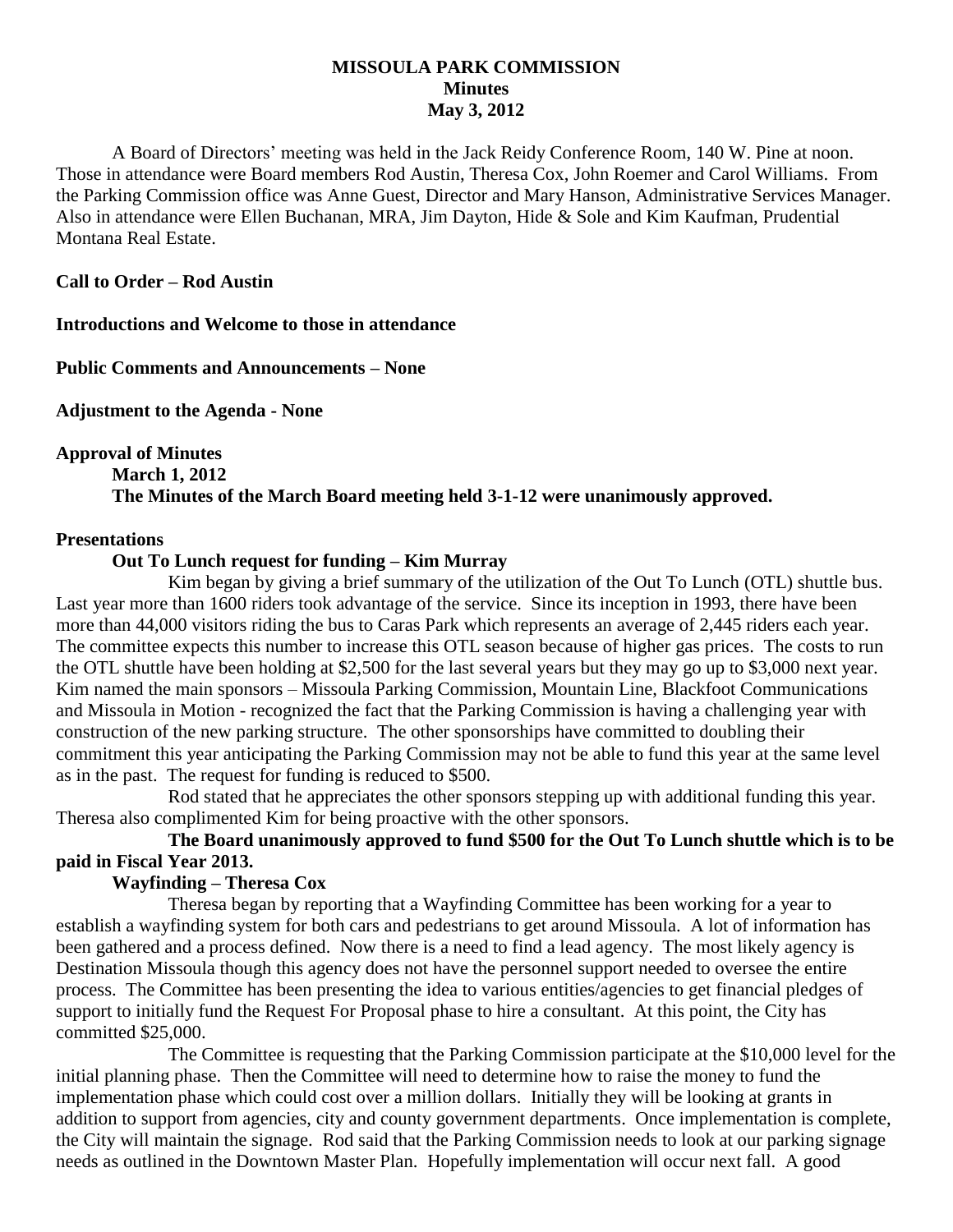wayfinding system will help alleviate the perception that there isn't enough parking in downtown Missoula. This is an expense that could perhaps come out of next year's budget. Theresa commented on her concern being Chair of the Wayfinding Committee and a member of the Parking Commission Board.

The Parking Commission needs to determine if we can capitalize this expense. **John moved to approved to help fund \$10,000 for the first phase of the wayfinding project for fiscal year 2013 depending upon whether or not it can be accounted for as a capitalized expense. The Parking Commission would like it to benefit our mission and focus on the downtown and the Parking Commission's jurisdiction. The board unanimously approved \$10,000 for phase one. Theresa abs stained from the vote because of her role on the Committee.**

### **Action Items**

### **Offer(s) on retail space in Park Place**

Rod stated that we submitted another counter offer to the Buyer of the retail space in the new parking structure. Kim Kaufman reviewed for the Board the background of the original listing price, the initial offer from the Buyer and the current price being offered by the Buyer. This offer is subject to the mutual acceptance of the condominium agreement and the Buyer acceptance of the cost to build out the space. The Buyer has retained an architect. There has been some confusion as to what exactly was going to be purchased at the time of the closing even though early conversations and emails spelled it out quite thoroughly. The Buyer dropped their offer so the Parking Commission opened up the right to purchase to the other back up offer(s). The Parking Commission agreed to a counter the offer amount At this point, there is no exact closing date. Before that is scheduled, the Condominium Agreement needs to be approved. Kim will respond to the Buyer(s) regarding the Board's discussion and counter offer. Then Rod recommended that the Buyer's include an executed copy of the letter of acceptance from the Holiday Inn acknowledging the Buyer's use of the retail space.

**John moved to accept the counter offer as subject to the mutual acceptance of the condominium agreement, the agreed upon split of the costs involved in accommodating the exhaust venting and a formal acceptance from the Holiday Inn relative to the intended uses. This motion was unanimously approved.** Hopefully with the estimated closing date of June  $15<sup>th</sup>$  the new market may be open at the same time as the structure.

#### **Park Place Condominium Agreement**

Rod stated that Dan Cederberg and the Buyer's attorney were working on it and should be finalized fairly soon.

#### **Non-action Items**

### **New Business**

#### **Bike Corral at W. Broadway & Ryman**

Anne began by reporting that the Palace will soon begin a total renovation of the building. Including all the changes is an interest to build additional bicycle parking for the tenants and the public. Anne has been working with the project manager to develop a suitable location. After considerable consideration and consultation with Phil Smith, the Bicycle Pedestrian Program coordinator, it was determined to install a bike corral at the southeast corner of W. Broadway and Ryman. The Palace project will pay for the installation. One meter space will be lost but it is a good exchange for the TDM option it provides.

#### **Old Business**

# **IPI Award of Excellence competition – Award of Merit for MPB**

Anne said that she just received notice that our submittal entitled, "Integrated Downtown Master Plan & Parking/Access Management Plan" was chosen for an Award of Merit by the International Parking Institute to be announced at this year's IPI conference in Phoenix. As always, it is rewarding to be recognized for our accomplishments here in Missoula.

#### **Front Street Parking Structure Update – Rod Austin & Ellen Buchanan**

Ellen stated that the final big concrete pour will take place at the end of this week. Next the stairs and other smaller items will be poured. The architects and construction team are working hard making decision about the skin that will wrap around the structure. Sample panels should arrive soon and we